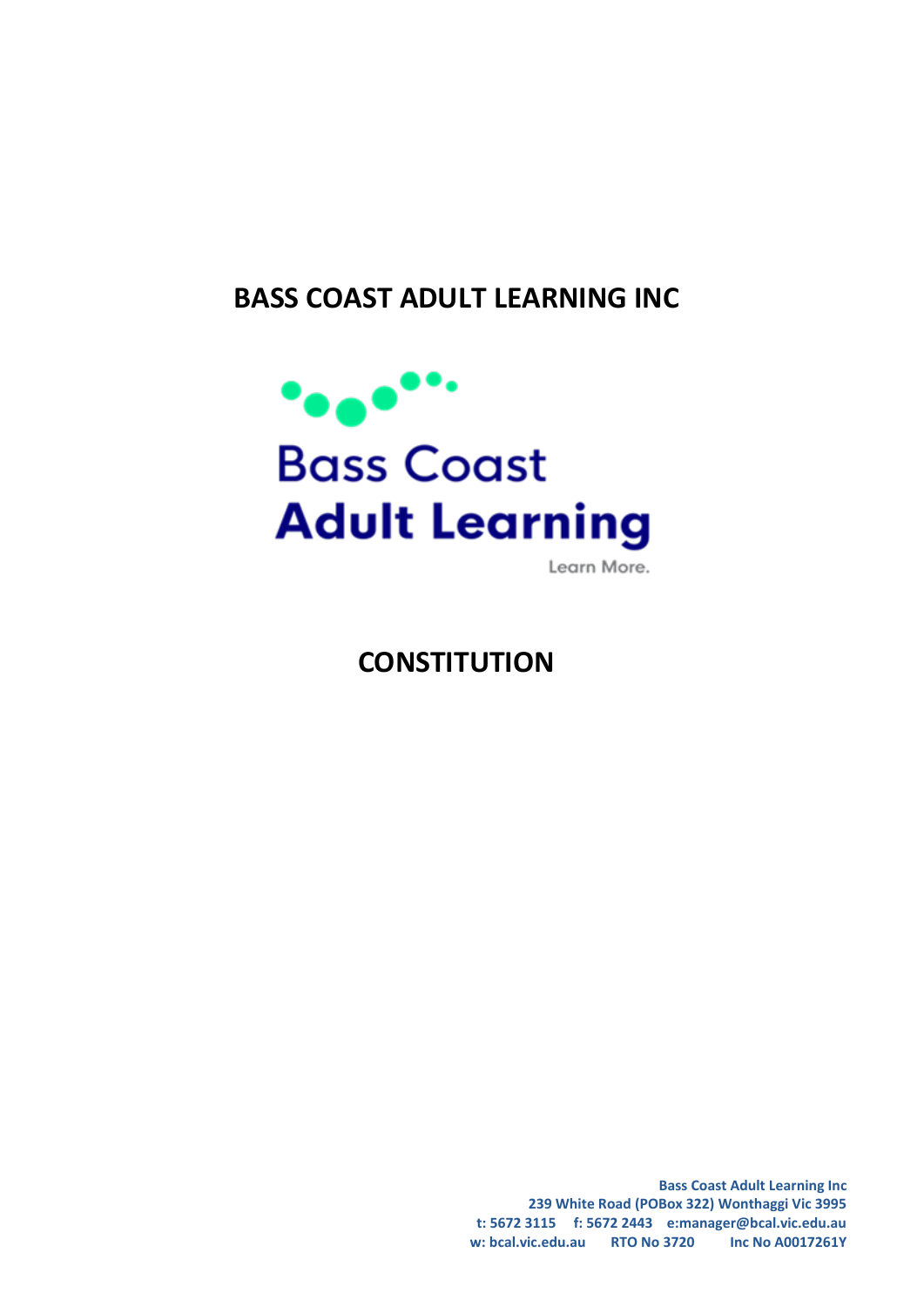#### *1. NAME*

The name of the association is the **"Bass Coast Adult Learning Incorporated" –** also referred to as BCAL Inc in this document.

"Under section 46 of the Associations Incorporation Reform Act 2012, this Constitution is taken to constitute the terms of a contract between the Association and its members."

#### *2. STATEMENT OF PURPOSES*

The purposes of the association are:

- To provide opportunities for members of the community in the Bass Coast Shire and surrounding areas to complete their secondary education.
- To initiate and promote training programs of an educational and vocational nature.
- To provide learning pathways and promote programs that will further enhance the lifestyles of people residing and working in the Southern Gippsland regions.
- To promote such programs and services that assist people to discover and expand their talents leading to healthier, more productive and more satisfying lives.
- To provide accommodation opportunities to groups with an educational focus

#### **Mission Statement:**

To provide a flexible, supportive and inclusive learning environment in which members of the Bass Boast and surrounding communities study, improve work skills and build social capital.

#### *3. FINANCIAL YEAR*

The financial year of the Association is each period of 12 months ending on 31 December.

# *4. DEFINITIONS*

In these rules, unless the contrary intention appears:

"Committee" means the Committee of Management of BCAL Inc

"Financial Year" means the year ending on  $31<sup>st</sup>$  December

"General Meeting" means a general meeting of members, convened in accordance with Rule 8.

"Member" means a member of BCAL Inc

"Organisational member" means a member referred to in Section 5 (i)

"Ordinary Member of the Committee" means a member of the Committee who is not an officer of BCAL Inc under Rule 13

"The Act" means the Associations Incorporation Reform Act (2012)

"Regulations" means regulations under the Act.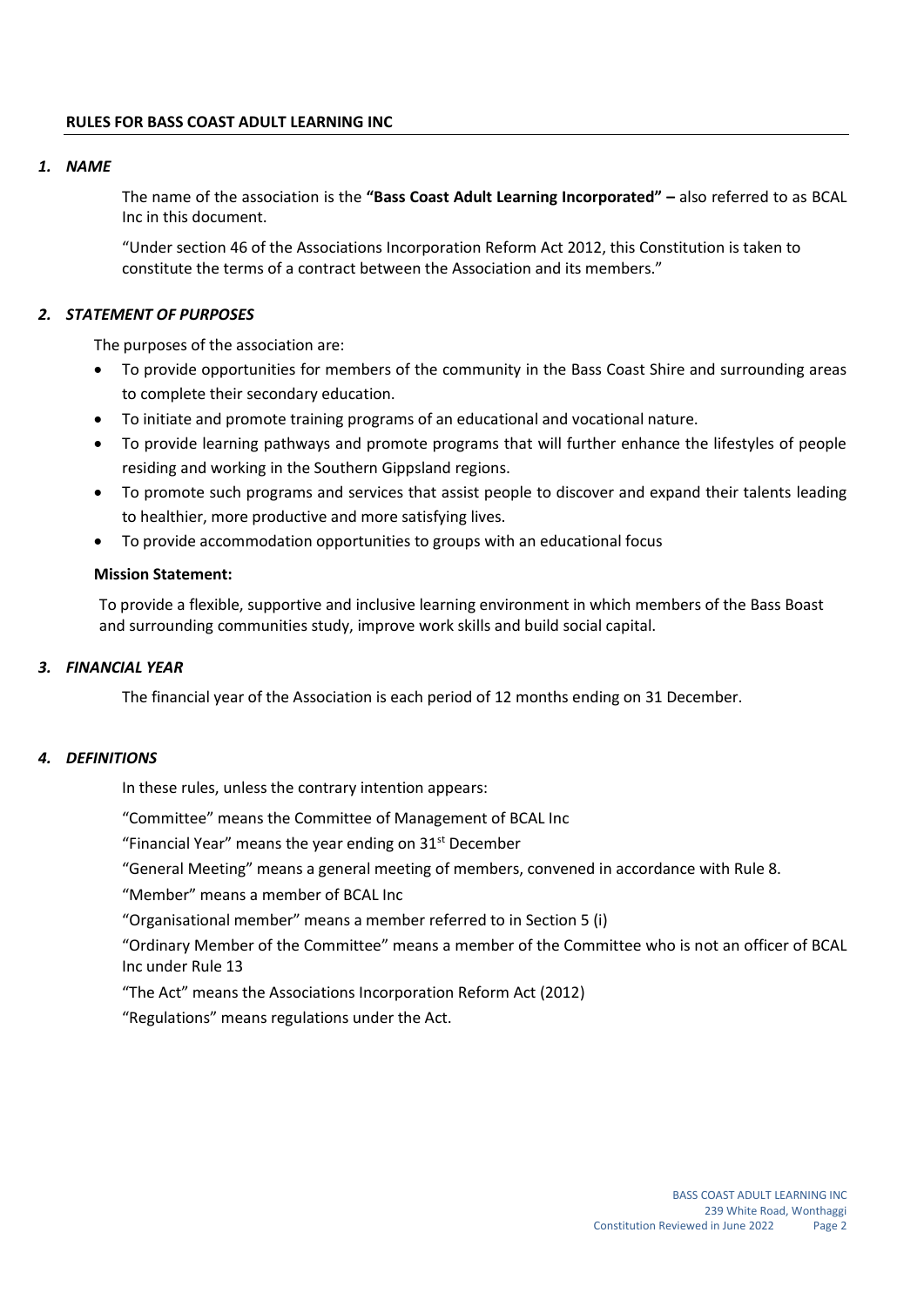# *5. MEMBERSHIP*

- (i) Membership of the BCAL is defined by the following categories:
	- a. individual member
	- b. organisational member
- (ii) Any person, community agency or group or related industry body, who supports the purposes of the BCAL Inc is eligible to be a *member* (subject to the categories defined in 5(i)). Interest, experience, skills or qualifications in providing education and training or community development work, are an advantage but not essential.
- (iii) Any paid up member of the BCAL is eligible to be a member of the Committee of Management (CoM).
- (iv) Members may choose to cease membership any time by writing to the Secretary.
- (v) The Secretary shall keep and maintain a register of members in which shall be entered the full name, address and date of each entry of each member, as well as a list of all relevant skills and expertise they bring the their role, and the register shall be available for inspection.
- (vi) Prospective members of the BCAL will need to complete an application form, which will be Considered by the committee at its next meeting. The Committee may reject or approve applications for membership and is not required to provide reasons for its decision.
- (vii) The Committee may set or change joining fees and annual subscription fees for members. Changes to the amount must be approved by members at a general meeting.

# *6. RIGHTS, OBLIGATIONS AND LIABILITIES OF MEMBERS*

- (i) A member of BCAL who is entitled to vote has the right:
	- a) to receive notice of general meetings and of proposed special resolutions in the manner and time prescribed in these Rules
	- b) to submit items of business for consideration at a general meeting
	- c) to attend and be heard at general meetings
	- d) to vote at a general meeting
	- e) to have access to the minutes of general meetings and other relevant documents\* of BCAL as required
	- f) to inspect the register of members, the rules of the Association, minutes of general meetings and other relevant documents (as defined in the Act) at a reasonable time.

*Note: relevant documents͟includes documents such as financial records, contracts and asset records of the* Association. Under section 59 of the Act, access to the personal information of a person recorded in the register of members may be restricted in certain circumstances. Section 58 of the Act provides that it is an offence to *make improper use of information about a person obtained from the Register of Members.*

- (ii) A member can write to the Secretary asking for copies of these documents (with the exception of the members register). The Secretary can charge a reasonable fee for providing copies.
- (iii) The Secretary can refuse a request to inspect or get copies of relevant documents, or provide only limited access, if the documents contain confidential, personal, employment, commercial or legal matters, or if granting the request would breach a law or may cause damage or harm to the Association.
- (iv) Members cannot inspect or get copies of Committee meeting minutes or parts of the minutes, unless the Committee specifically allows it.
- (v) Members can write to the Secretary to ask that the Secretary restrict access to their details on the members register if they have special circumstances. The Secretary will decide if there are special circumstances, and will write to the member outlining their decision.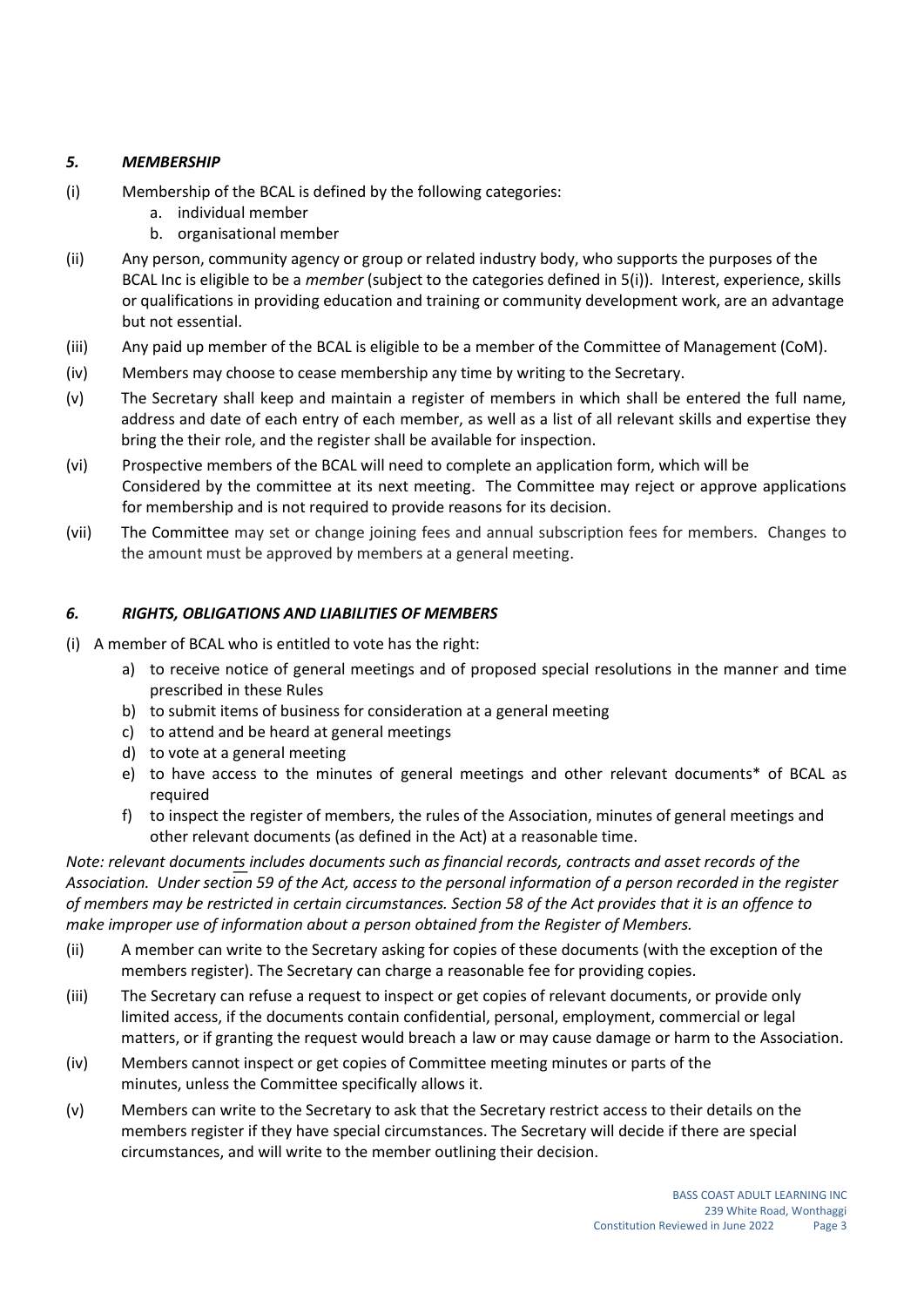Note: if a member disagrees with the Secretary's decision about special circumstances, they can apply to VCAT for a review of the decision. Special circumstances are not defined in the Act, but could include, for example, where a member has had threats made against them by another member or where some other harm or danger *is linked to a member's details being available on the register.*

A member has a right to vote if:

- a) a member is a full, paid up member
- b) the member's membership rights are not suspended for any reason
- c) A member's rights are not transferable and cease when membership of committee ends.

# *7. CEASING MEMBERSHIP*

The membership of a person ceases on resignation, expulsion or death. If a person ceases to be a member of BCAL Inc, the Secretary must, as soon as practicable, enter the date the person ceased to be a member in the register of members.

- (i) A committee member or secretary must retire and leave office in accordance with the rules
- (ii) In addition, a committee member or secretary vacates office if they:
	- a) Resign in writing
	- b) Declare bankruptcy
	- c) Become a represented person under the Guardianship Act (includes accident injury or illness and can no longer look after themselves)
	- d) Move overseas, or
	- e) Get replaced by a statutory manager to conduct the associations affairs.
	- f) Fails to attend three (3) consecutive meetings without apology.
- (iii) A member may resign by notice in writing given to BCAL. A member is taken to have resigned if the Secretary has made a written request to the member the confirm that he or she wished to remain a member and the member has not – within 3 months – responded and confirmed in writing that he or she wishes to remain a member.
- (iv) The Committee may suspend or expel any member of the BCAL Inc who:
	- a) commits any breach of any rule or by-law of BCAL Inc: or
		- b) in the opinion of the Committee acts in a manner which is contrary to the best interests of the Bass Coast Adult Education Centre Inc; or
		- c) no longer complies with the membership requirements of the Bass Coast Adult Education Centre Inc.
- (vii) Any member of BCAL Inc who feels aggrieved by any decision of the Committee under Rule 7 may, by notice in writing given to the Secretary within one calendar month from the date thereof, appeal against such decision to the general meeting, as outline below and in Rule 8:
	- a) such notice shall state the grounds of appeal and the appeal shall be heard at the general meeting to be held not later than one month from the giving of such notice to the Secretary;
	- b) on the hearing of any such appeal the member who feels aggrieved shall be afforded a full opportunity of being heard –Rule 8
	- c) until the hearing of any such appeal the decision of the Committee shall have full force and effect. The decision of the General Meeting shall be final.

# *8. GRIEVANCE PROCEDURE*

- (i) The grievance procedure of this centre applies to disputes between:
	- a) A member and another member
	- b) A member and the whole committee
	- c) A member and the BCAL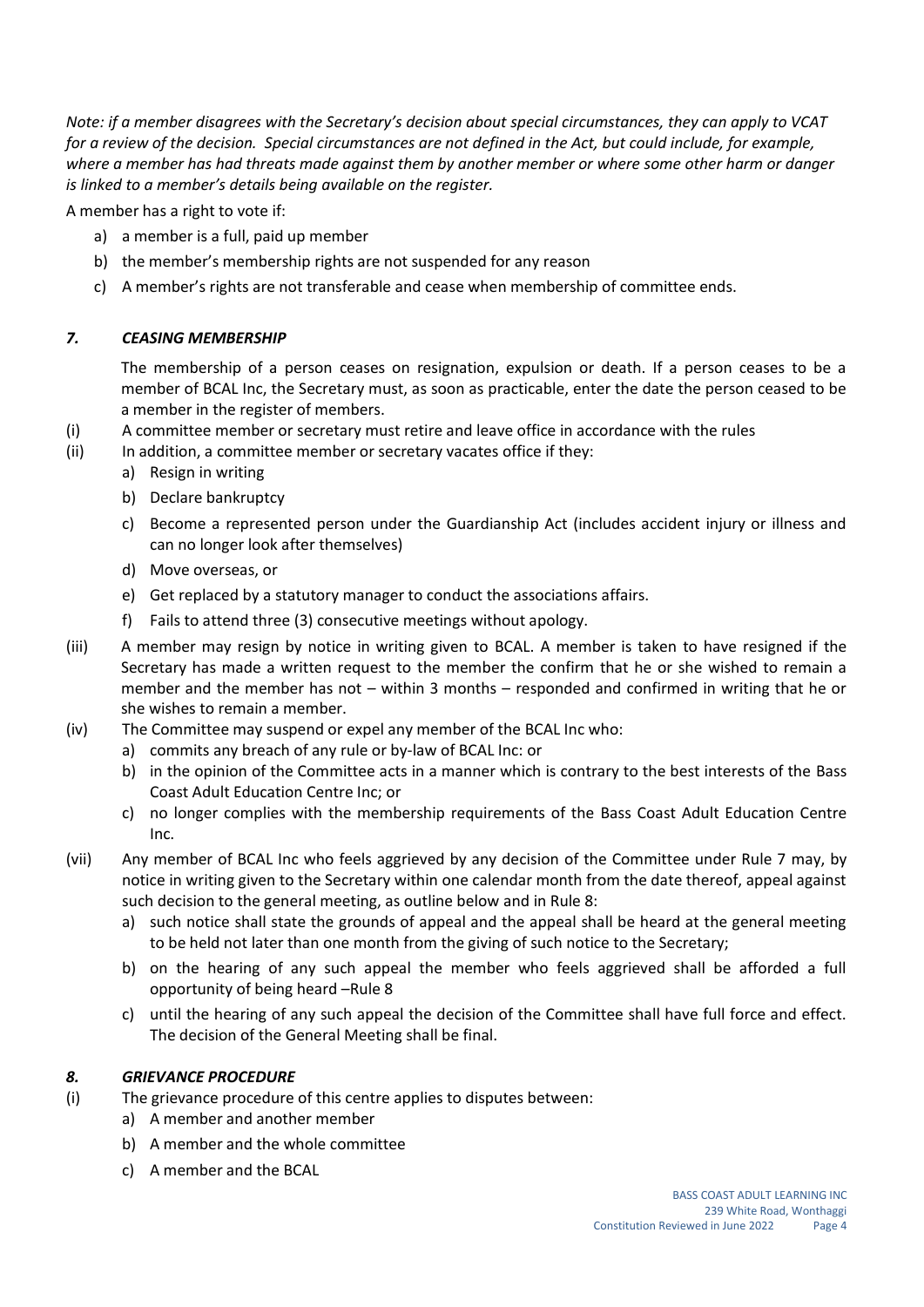Disciplinary procedures must be complete before a grievance can be heard on the same matter.

There should be an attempt to resolve any matter between the parties, within 14 days, prior to becoming official. If the parties are unable to resolve the dispute, both parties must, within 10 days:

- a) notify the committee of the dispute; and
- b) agree to or request the appointment of a mediator; and
- c) attempt in good faith to settle the dispute by mediation.
- (ii) The mediator must be
	- a) a person chosen by agreement between the parties; or

b) in the absence of agreement, if a dispute is between 2 members, the committee may appoint a mediator; or

c) if the dispute is between a member and the committee or BCAL, a mediator may be appointed by the Dispute Settlement Centre of Victoria (*www.disputes.vic.gov.au/*).

d) the mediator must not have any personal interest in the dispute or by biased in favour of or against any party in the dispute.

- e) The mediator must not determine the dispute.
- (iii) In conducting the dispute mediation, the mediator must:
	- a) give each party every opportunity to be heard: and
	- b) allow due consideration by all parties of any written statement submitted by any party; and
	- c) ensure natural justice is accorded to all parties during the mediation process
- (iv) If the mediation process does not resolve the dispute, the parties may seek to resolve the dispute in accordance with the Act or otherwise at law.

# *9. DISCIPLINARY ACTION*

- (i) The Committee can discipline a member of the Association if it considers the member has breached these Rules or if the member's behaviour is causing (or has caused) damage or harm to the Association.
- (ii) The Committee must write to the member to tell them why disciplinary action is proposed to be taken.
- (iii) The Committee must arrange a disciplinary procedure that meets these requirements:
- (iv) the outcome must be determined by a unbiased decision-maker
- (v) the member must have opportunity to be heard, and
- (vi) the disciplinary procedure must be completed as soon as reasonably practicable.
- (vii) The outcome of a disciplinary procedure can be that the member must leave the Association, for a period of time or indefinitely. The Association cannot fine a member. *Note: parties to a disciplinary procedure may still be able to go to Court*

# *10. ANNUAL GENERAL MEETING*

- (i) The BCAL Inc shall in each calendar year convene an Annual General Meeting of its committee members.
- (ii) The Annual General Meeting shall be held on such day as the Committee determines but being not more than 4 months after the end of BCAL Inc's financial year (December 31).
- (iii) The Annual General Meeting shall be specified as such in the notice convening it. This notice shall be placed in the local print media 2 x weeks prior to the meeting week.
- (iv) The ordinary business of the Annual General Meeting shall be:
	- a) to confirm the minutes of the last preceding Annual General Meeting and of any general meeting held since that meeting.
	- b) to receive from the committee reports upon the transactions of the Bass Coast Adult Education Centre Inc during the last preceding financial year;
	- c) to elect officers of the BCAL Inc and the ordinary committee members of the Committee; and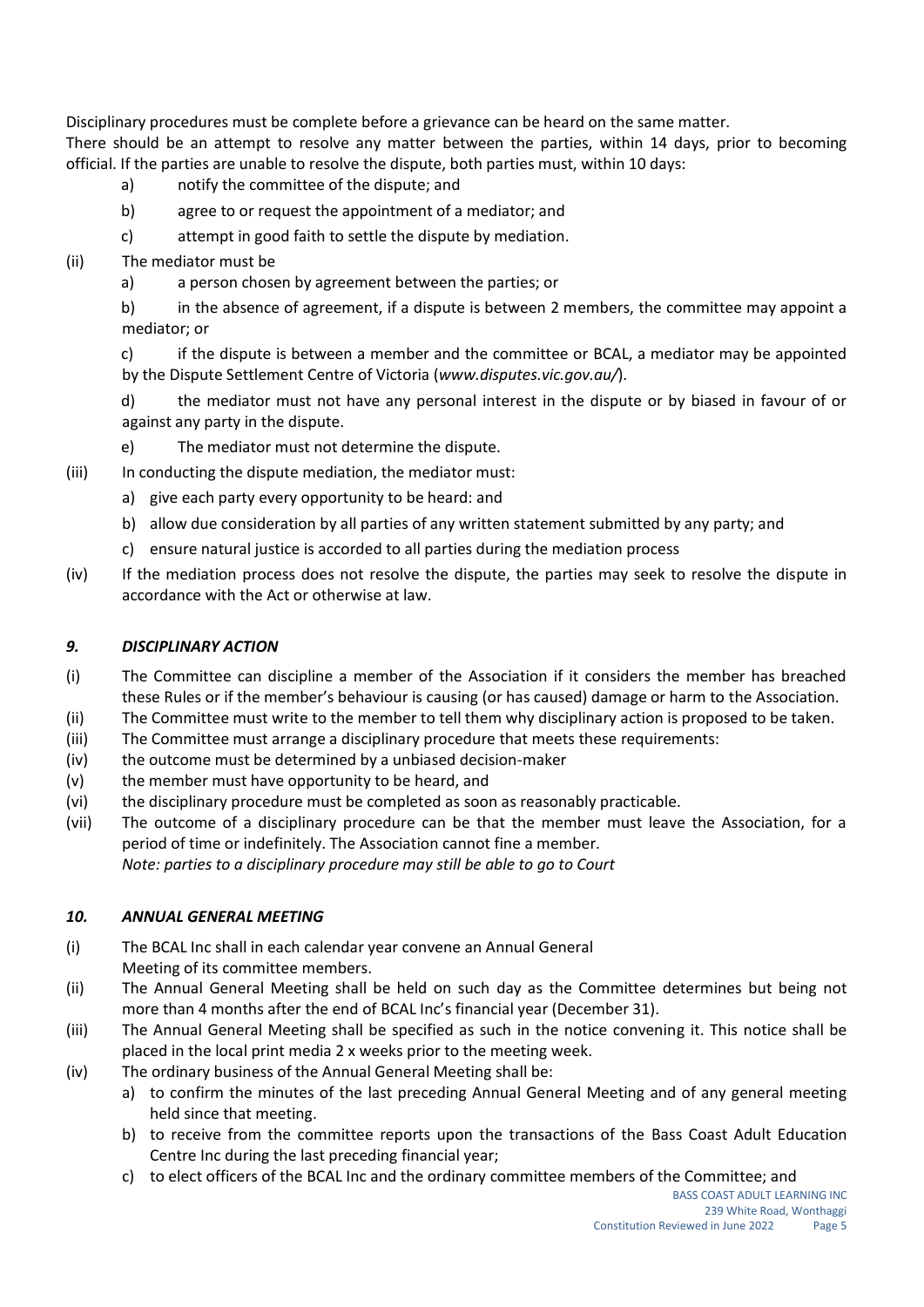- d) to receive and consider the statements submitted by the BCAL Inc.
- (v) The Annual General Meeting may transact special business of which notice has been given in accordance with these rules.
- (vi) The Annual General Meeting shall be in addition to any other general meetings that may be held in the same year.
- (vii) A quorum for an AGM shall be in accordance with 11(viii).
- (viii) An annual return must be completed by the secretary and returned with the annual fee to dept of justice, in line with the Act.
	- (viii) AGM reports, including financial reports, must be made available to any regulatory body who require this information.

#### *11. ANY GENERAL MEETING*

- (i) Meetings of all committee members may be called:
	- a) by resolution of the Committee;
	- b) at the request of the Chairperson of BCAL Inc;
	- c) upon the written request of not less than five (5) committee members of the BCAL Inc.
	- d) Such a General Meeting shall be held no less than fourteen (14) days and no more than thirty (30) days after the request is made.
	- e) (d) In case of (c) the committee members may convene the General Meeting if a meeting has not been held within the required time, or
	- f) If a special resolution has been proposed, notice to members regarding this is given 21 days prior to holding a general meeting
- (ii) Notice of Meeting: All committee members will be given notice of the upcoming General Meeting within one week of it being called. This shall be by written notice or phone call. Local press

notification of meetings is only used for the AGM.

- (iii) Omission of Notice: The accidental failure to give adequate notice of a meeting to, or the non-receipt of notice of a meeting by any member shall not invalidate any proceedings or resolutions at any meeting of the BCAL Inc of any committee thereof.
- (iv) Chairperson of Meetings: the Chairperson of the BCAL Inc shall preside at all General Meetings. In his/her absence, or if he/she is unwilling to chair the meeting, a Chairperson may be appointed for that meeting.
- (v) Adjournment: Committee members present at a meeting may agree to adjourn that meeting, but only unfinished business from that meeting may be dealt with when it is re-convened.
- (vi) Voting: Each member present is entitled to one vote. Resolutions shall be carried by a simple majority of those present and voting. In the case of a tied vote, the resolution shall be deemed to be lost.
- (vii) Division: at any General Meeting a declaration by the chairperson that a resolution has been carried or not shall be sufficient evidence of committee members' voting intentions unless three (3) or more committee members present call for a poll count. When a poll is taken the number of votes for and against the resolution shall be recorded.
- (viii) Quorum at General Meetings: at all General Meetings a majority of committee members shall constitute a quorum. If within thirty minutes from the time appointed for the meeting a quorum is not present, the meeting shall be dissolved if convened by request of committee members. If not so convened, it shall stand adjourned to the same day in the next week at the same time and place, and at such adjourned meeting those present shall form a quorum for all purposes provided that at least three (3) persons must be in attendance.
	- (ix) Minutes: Minutes of proceedings of every General Meeting shall be kept in a Minute book, which shall be available at the official address of the BCAL Inc or inspection by committee members.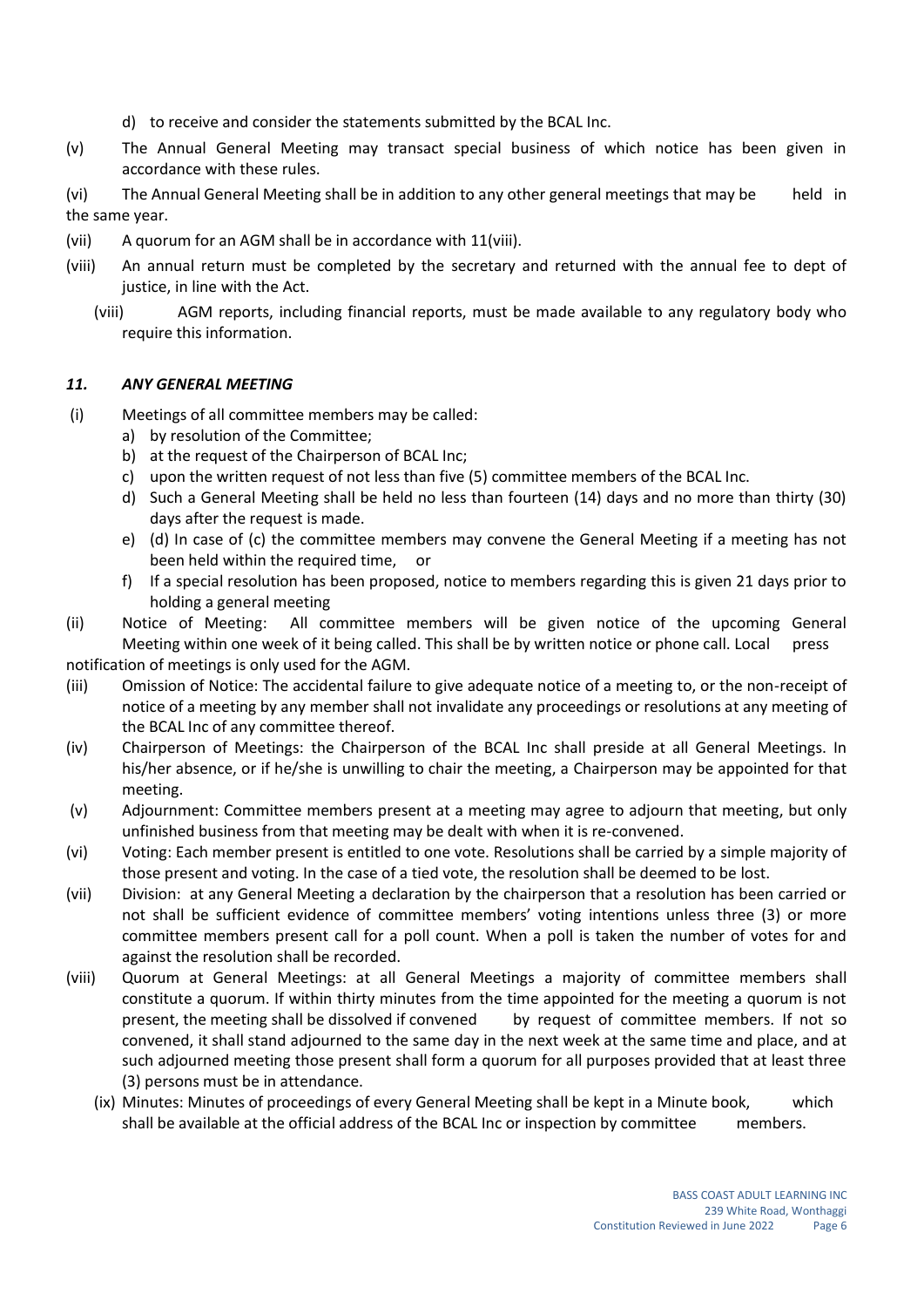# *12. VOTING BY PROXY AT GENERAL MEETINGS*

A member may appoint another member to be his or her proxy to vote and speak on his or her behalf at an annual general meeting.

(i) The appointment of a proxy must be in writing and signed by the member making the appointment (ii) The member appointing the proxy may give specific directions as to how the proxy is to vote on his or her behalf, otherwise the proxy may vote on behalf of the member in any matter as he or she sees fit

- (iii) If the Committee has not approved a form for the appointment of a proxy, the member may use any other form that clearly identifies the person appointed as the member's proxy and that has been signed by the member
- (iv) Notice of a general meeting given to a member under these rules must : (a) state that the member may appoint another member as a proxy for the meeting; and (b) include a copy of any form that the committee has approved for the appointment of a proxy (v) A form appointing a proxy must be given to the Chairperson of the meeting before or at the commencement of the meeting
- (vi) A form appointing a proxy sent by post, electronically or hand delivered is of no effect unless it is received by the Chairperson prior to commencement of the meeting.

# *13. COMMITTEE OF MANAGEMENT*

- (i) The affairs of the BCAL Inc shall be managed by a Committee of Management constituted as provided herein.
- (ii) The Committee:

(a) shall control and manage the business and affairs of the BCAL Inc.

(b) may, subject to these rules, the regulations and the Act, exercise all such powers and functions as may be exercised by the BCAL Inc other than those powers and functions that are required by these rules to be exercised by general meetings of the member of the BCAL Inc; and

(c) subject to these rules, the regulations and the Act, has power to perform all such acts and things as appear to the committee to be essential for the proper management of the business an affairs of the BCAL Inc.

- (iii) the committee members at the Annual General Meeting shall elect the following office bearers:
	- (a) President
		- (b) Vice President
		- (c) Secretary
		- (d) Treasurer, and

Up to 5 ordinary committee members

- (iv) Office Holders have certain legal duties. An office holder must:
	- (a) carry out their duties with care and diligence

(b) carry out their duties in good faith in the best interests of the association, and for a proper purpose (eg not for their own profit)

(c) not use information acquired though their position for personal advantage, the advantage of others, or to the detriment of the association

If an office holder makes a business decision relating to the operation of the association, they must, among other things:

- (a) make that decision in the best interests of the association
- (b) not have a personal interest in the decision

If a vacancy on the Committee exists or occurs through resignation, the Committee may temporarily appoint a member of the BCAL Inc to fill the vacancy until the next AGM.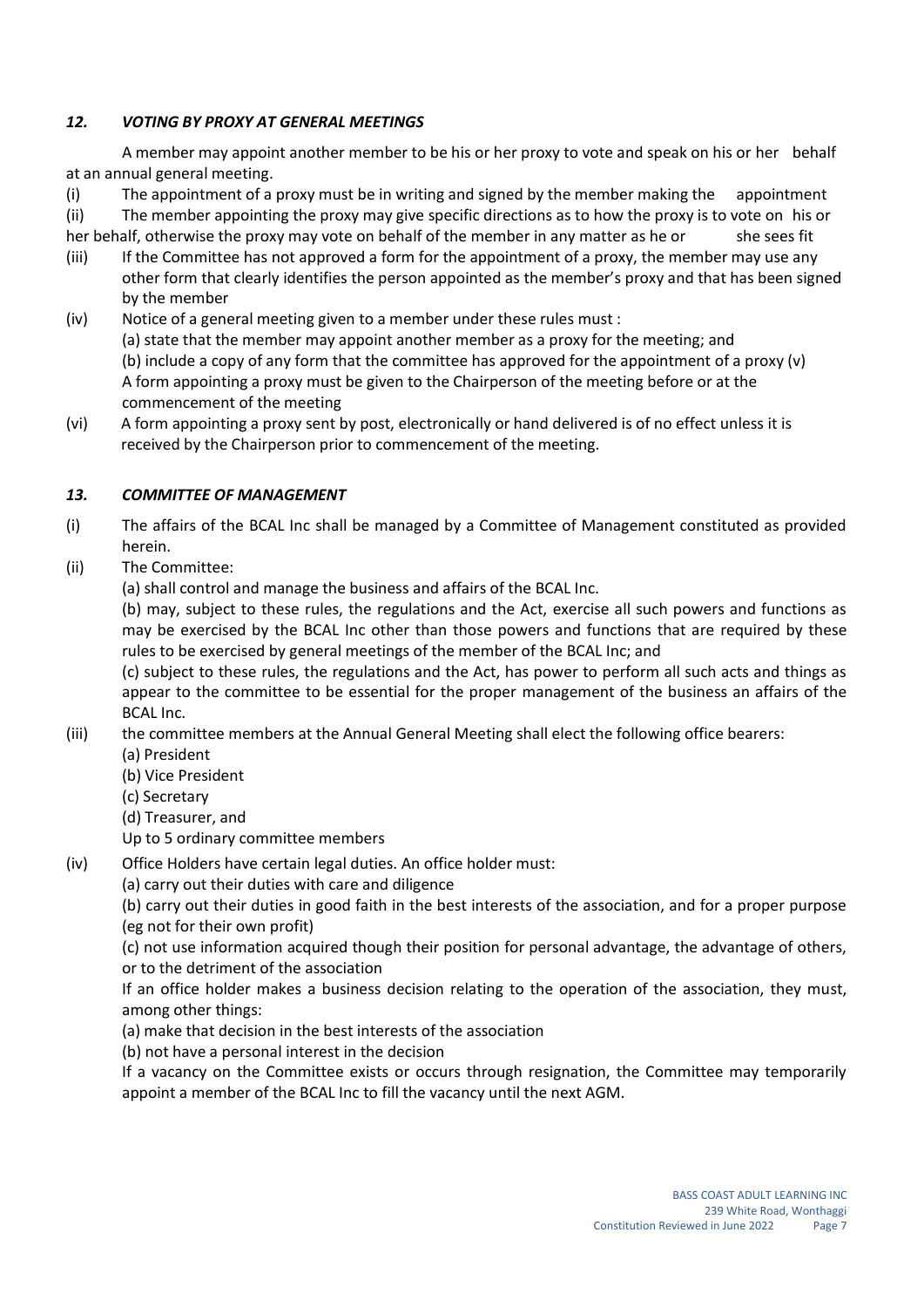# *14. ELECTION OF OFFICERS, VACANCIES*

- (i) All nominations of candidates for election as officers of the BCAL Inc or as ordinary members of the Committee shall be received prior to the AGM.
- (ii) If the number of nominations received is equal to the number of vacancies to be filled, the persons shall be deemed to be elected.
- (iii) The vote for the election of officers and ordinary committee members of the Committee shall be conducted at the Annual General Meeting in such usual and proper manner as the Committee may direct.

The filling of casual vacancies occurring within the committee is as follows:

- (iv) The committee may appoint an eligible member of BCAL to fill a position on the committee that:
	- (a) has become vacant under these Rules; or
	- (b) was not filled by election at the last AGM

Where the position is that of Secretary, the committee must appoint a member to fill the position within 14 days of the vacancy arising.

(c) The committee may continue to act despite any vacancy in its membership.

- (v) Subject to Section 7 a committee member holds office for a period of two years, when their position is declared vacant at the next annual general meeting.
- (vi) A committee member may re-nominated for a subsequent two year period.

#### *15. PROCEEDINGS OF COMMITTEE*

- (i) The Committee shall meet at least four (4) times each year, the meeting time and place being determined by the Committee.
- (ii) A quorum shall be a majority of current duly elected Committee members.
- (iii) At every meeting of the Committee the chairperson shall preside, except that in the absence of the chairperson the committee members shall choose a chairperson for the meeting.
- (iv) Questions arising at any meeting shall be decided by a majority of votes. In the case of a tied vote, the resolution shall be deemed to be lost.
- (v) The chairperson or any three (3) Committee members may at any time summon a meeting of the Committee.

# *16. SECRETARY*

The Secretary shall be responsible for:

- (i) Overseeing that full and correct minutes are recorded of all resolutions and proceedings of every General Meeting and Committee Meeting. These are to be kept securely with a record of the names of those present.
- (ii) Overseeing that a register is kept of committee members names, contact details, skills & expertise;
- (iii) Lodging the annual statement with Consumer Affairs Victoria, within 5 months of the end of the financial year, and one month after the AGM
- (iv) Attending to all relevant correspondence; and
- (iv) Applying to Consumer Affairs to change associations name or rules
- (v) Notifying Consumer Affairs of:
	- Change of registered address

Change of secretary or any changes to their details

Special resolution to wind up the association or distribute its assets

- (vi) Dealing with requests to restrict access to information in the association's register of members
- (viii) Performing such other duties as the Committee may prescribe.

*If the Secretary leaves, a new secretary must be appointed at the next general committee meeting. A temporary secretary should take over duties until that time.*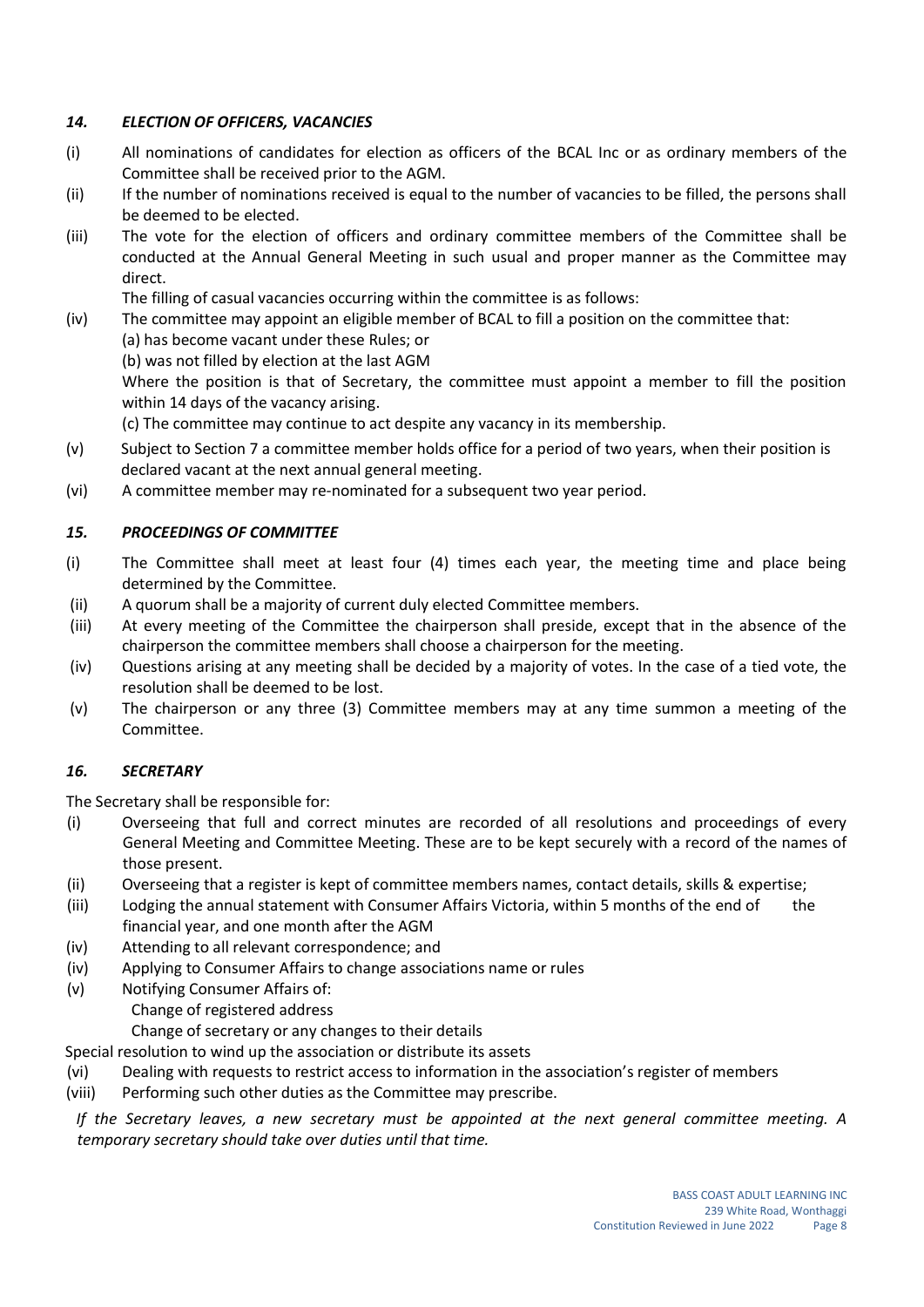# *17. TREASURER*

- (i) The treasurer of the Bass Coast Adult Education Centre Inc shall:
	- (a) oversee and authorise all payments presented to the committee; and
	- (b) ensure correct accounts and books are kept, showing the financial affairs of the BCAL Inc, with full details of all receipts and expenditure connected with the activities of the BCAL Inc.
	- (c) work with administration staff to ensure accurate monthly reports and quarterly and annual budgets are presented to committee
- (ii) The accounts and books referred to in sub-clause (i) shall be available for inspection by committee members.

#### *18. MATERIAL PERSONAL INTEREST*

- (i) A committee member must disclose any 'material personal interest' to the committee as soon as they are aware of this interest. A material personal interest is something that can have a significant impact on a matter the association is discussing. All members must be advised of the nature and extent of this interest at the general meeting where the issue is discussed.
- (ii) BCAL Inc. has a 'Conflict of Interest' policy and form which are brought to each meeting, to be used if the need arises during any meeting.
- (iii) The details of the interest must be recorded in the committee meeting minutes.
- (iv) The committee member, upon declaring a conflict of interest and recording this on the appropriate form, cannot:
	- a) Be present while the matter is discussed at the committee meeting, and
	- b) Vote on this matter
- (v) The above does not apply only because the person is employed by the association.

# *19. FINANCIAL STATEMENTS*

Financial Statements will be delivered to Consumer Affairs annually, with the annual statement. Although this centre fits into the Tier Two criteria, not requiring full financial reporting, we will continue to hold a full financial audit annually, and present to the department full financial statements from that audit.

#### *20. FUNDS*

- (i) The Association must not distribute funds, income or assets to members except as reasonable compensation for services provided or expenses incurred on behalf of the organisation.
- (ii) The Association may derive or generate funds from joining and annual subscription fees, donations, grants, fundraising, interests, and any other sources approved by the Committee that are consistent with furthering the Association's Purposes.
- (iii) Cheques, EFT transfers or cash payments made from the Association's funds must be authorised by two members of the Committee and/or one Committee member and nominated executive staff member.
- (iv) In circumstances where one signatory only is required, such as the use of a debit card, such circumstances must be recorded in the minutes of a full committee meeting and must fall within the bounds Policy as passed by the Committee of Management.
- (v) All members / staff who are to be signatories must be registered with the BCAL Inc nominated bank on the bank's official form.
- (vi) Financial records must be kept and stored for 7 years, and in accordance with any other applicable laws.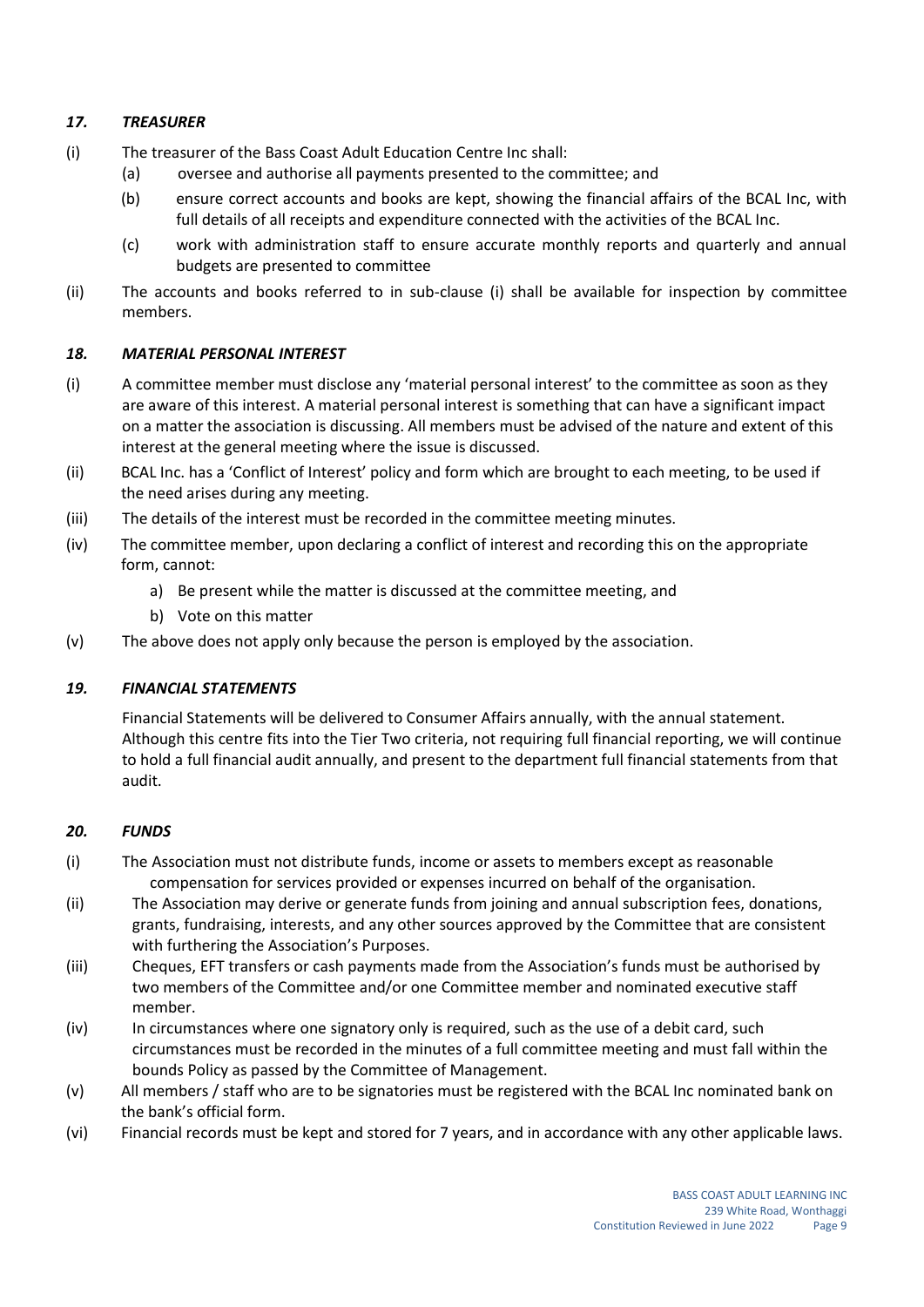# *21. SEAL*

- (i) The common Seal of the Bass Coast Adult Education Centre Inc shall be kept in the custody of the BCAL Inc's administrative staff in secure storage.
- (ii) The Common Seal shall not be affixed to any instrument except that required by regulatory bodies for funding and official purposes only, and only with the authority of BCAL Inc signatories.

## *22. ALTERATION OF RULES AND STATEMENT OF PURPOSE*

No rule of the BCAL Inc's or statement of purposes shall be repealed or amended and no new rule shall be made except by a special resolution. Notice of the resolution shall be given in accordance with these rules and the resolution must be passed by a three quarter (¾) majority of committee members present and voting.

#### *23. INSOLVENT TRADING*

The committee is responsible for overseeing the financial affairs and health of the association If an association is trading while insolvent it means it is continuing to operate, enter into contracts and incur debts it cannot repay.

A committee member must ensure the association does not trade if it is insolvent

#### *24. WINDING UP*

In the event of the winding up or the canceling of the incorporation of the BCAL Inc Association, the surplus assets of the BCAL Inc shall be transferred to some other registered charity or other organisation having similar objectives to those of this centre.

Also should the centre have received gifts or donations under any DGR status, and if the Association winds up, or its DGR status is revoked, all remaining gifts, deductible contributions and any money received in respect of such gifts and contributions must be transferred to another registered charity that is eligible to receive tax-deductible gifts.

All registering and funding bodies will be informed of this action as soon as practicable, and all relevant records will be placed with the relevant authority.

#### *25. CUSTODY OF RECORDS*

Except as otherwise provided in these rules, the Secretary (or President or Manager, as determined by the Committee) shall keep in his/her control all books, documents and securities of the BCAL Inc. All such books, documents and securities shall be available for inspection by and copies made available to, committee members of the BCAL Inc upon reasonable notice to the Secretary. This includes general minutes and financial reports and statements.

- (i) Members may upon request inspect (free of charge):
	- (a) the register of members
	- (b) the minutes of general and committee meetings
	- (c) the financial records, books, securities and any other relevant document of BCAL
	- (d) the committee may refuse to permit a member to inspect records of this centre that relate to confidential, personal, employment, commercial or legal matters or where to do so may be prejudicial to the interests of BCAL
- (ii) Copies of these rules must be made available to all members and new applicants (free of charge). A member may make a copy of any of the records referred to in this rule – subject to (i)(d) of this rule, for which a reasonable fee may be charged.